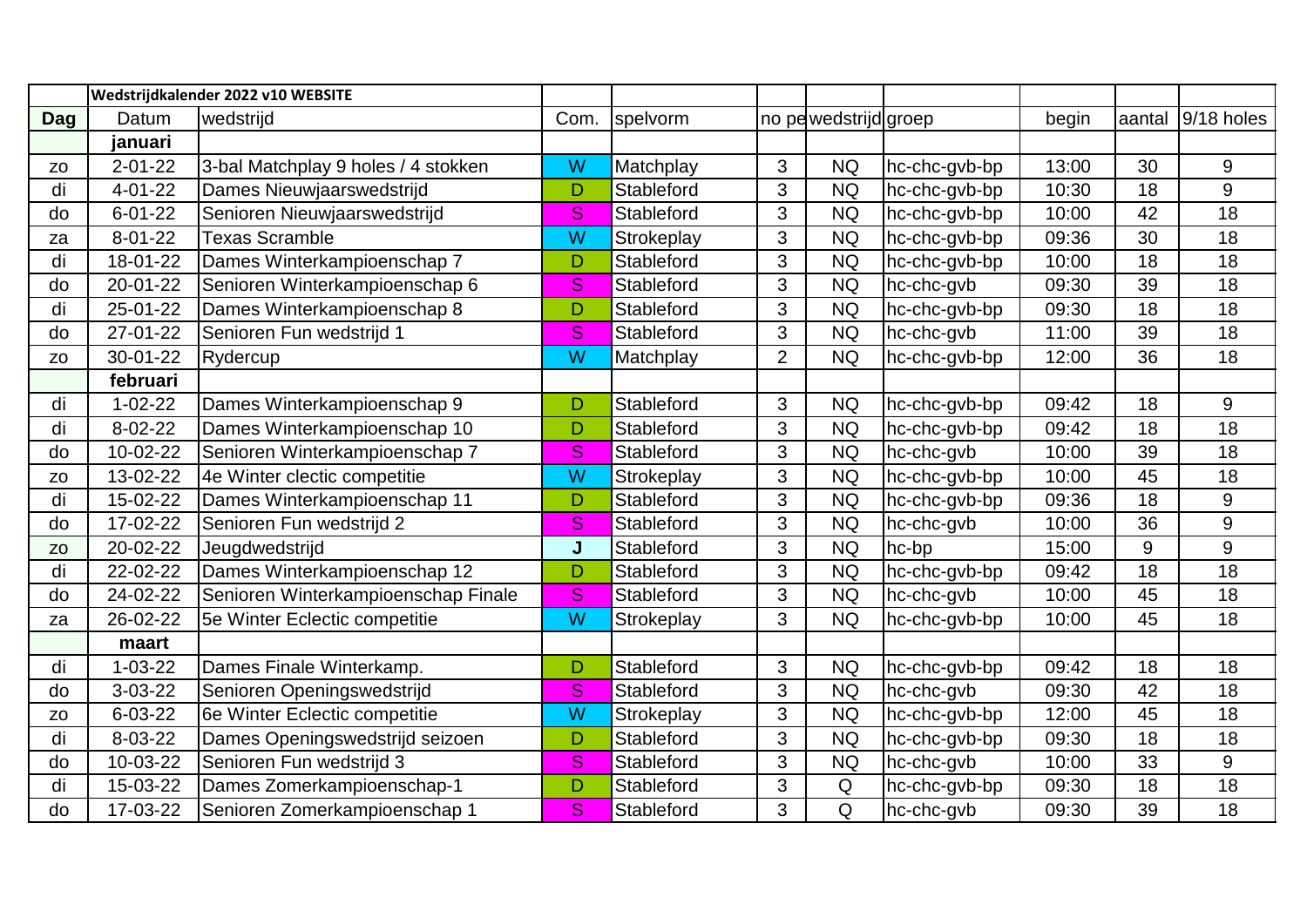| Z <sub>O</sub> | 20-03-22      | Onze Eerste (Volwassenen/Jeugd)      | W              | Stableford | 3              | Q              | hc-chc-gvb-bp   | 12:00 | 60 | 18              |
|----------------|---------------|--------------------------------------|----------------|------------|----------------|----------------|-----------------|-------|----|-----------------|
| za             | 26-03-22      | Par 3 wedstrijd nieuwe leden         | W              | Stableford | 3              | Q              | hc-chc-gvb-bp   | 15:30 | 27 | 18 p3           |
| di             | 29-03-22      | Zomer Zomer Eclectic 1               | D              | Strokeplay | 3 <sup>1</sup> | Q              | hc-chc-gvb-bp   | 09:30 | 18 | 18              |
| do             | 31-03-22      | Senioren Zomer Eclectic 1            | S              | Strokeplay | 3              | Q              | hc-chc-gvb      | 09:30 | 39 | 18              |
|                | april         |                                      |                |            |                |                |                 |       |    |                 |
| vr             | $1 - 04 - 22$ | 1e Heren ballenlawine                | н              | Stableford | 3              | Q              | hc-chc          | 13:30 | 30 | 18              |
| Z <sub>O</sub> | $3-04-22$     | NGF competitie dames (27 holes)      | $\overline{C}$ | Matchplay  | 4              | <b>NQ</b>      |                 | 10:30 | 24 | 9               |
| Z <sub>O</sub> | $3-04-22$     | NGF competitie dames (27 holes)      | $\overline{C}$ | Matchplay  | $\overline{2}$ | <b>NQ</b>      |                 | 13:30 | 24 | 18              |
| <b>WO</b>      | $6 - 04 - 22$ | Zomeravondserie 1                    | $\mathbf{Z}$   | Strokeplay | 3              | Q              | hc-chc-gvb-bp   | 18:00 | 27 | 9               |
| do             | 7-04-22       | Senioren Zomerkampioenschap 2        | S              | Stableford | 3              | $\overline{Q}$ | hc-chc-gvb-bp   | 09:30 | 51 | 18              |
| vr             | 8-04-22       | NGF competitie senioren 1 (27 holes) | $\overline{C}$ | Matchplay  | $\overline{4}$ | <b>NQ</b>      |                 | 10:30 | 24 | 9               |
| V <sub>r</sub> | 8-04-22       | NGF competitie senioren 1 (27 holes) | $\overline{C}$ | Matchplay  | $\overline{2}$ | <b>NQ</b>      |                 | 13:30 | 24 | $\overline{18}$ |
| Z <sub>O</sub> | 10-04-22      | <b>Winter Eclectic Finale</b>        | W              | Strokeplay | $\overline{3}$ | <b>NQ</b>      | hc-chc-gvb-bp   | 12:00 | 51 | 18              |
| Z <sub>O</sub> | 10-04-22      | Jeugdwedstrijd                       | J              | Stableford | 3              | Q              | hc-bp           | 14:30 | 9  | 9               |
| di             | 12-04-22      | Dames Zomerkampioenschap-2           | D              | Stableford | 3              | Q              | hc-chc-gvb-bp   | 09:30 | 21 | 18              |
| do             | 14-04-22      | Senioren Fun wedstrijd 4             | S              | Stableford | 3              | <b>NQ</b>      | hc-chc-gvb      | 10:00 | 39 | 9               |
| vr             | 15-04-22      | NGF competitie senioren 2 (27 holes) | $\overline{C}$ | Matchplay  | 4              | <b>NQ</b>      |                 | 10:30 | 24 | 9               |
| vr             | 15-04-22      | NGF competitie senioren 2 (27 holes) | $\overline{C}$ | Matchplay  | $\overline{2}$ | <b>NQ</b>      |                 | 13:30 | 24 | $\overline{18}$ |
| za             | 16-04-22      | Monthly Medal-1                      | W              | Strokeplay | 3 <sup>1</sup> | Q              | hc (max hc=36.0 | 12:00 | 51 | 18              |
| di             | 19-04-22      | <b>Texas Scramble</b>                | D              | Stableford | 3              | <b>NQ</b>      | hc-chc-gvb-bp   | 10:00 | 18 | 18              |
| <b>WO</b>      | 20-04-22      | Zomeravondserie 2                    | $\mathbf{Z}$   | Strokeplay | 3              | Q              | hc-chc-gvb-bp   | 18:00 | 27 | 9               |
| $V\Gamma$      | 22-04-22      | NGF competitie senioren 3 (27 holes) | $\overline{C}$ | Matchplay  | 4              | <b>NQ</b>      |                 | 10:30 | 24 | 9               |
| vr             | 22-04-22      | NGF competitie senioren 3 (27 holes) | $\overline{C}$ | Matchplay  | $\overline{2}$ | <b>NQ</b>      |                 | 13:30 | 24 | 18              |
| Z <sub>O</sub> | 24-04-22      | NGF competitie heren 1 (36 holes)    | $\overline{C}$ | Matchplay  | 4              | <b>NQ</b>      |                 | 09:00 | 24 | 18              |
| Z <sub>O</sub> | 24-04-22      | NGF competitie heren 1 (36 holes)    | $\overline{C}$ | Matchplay  | $\overline{2}$ | <b>NQ</b>      |                 | 13:30 | 24 | 18              |
| di             | 26-04-22      | Dames Vlaggenwedstrijd               | D              | Strokeplay | 3              | <b>NQ</b>      | hc-chc-gvb-bp   | 10:00 | 21 | 18              |
| do             | 28-04-22      | Senioren Groene Hart wedstrijd       | S              | Stableford | 3              | Q              | hc-chc-gvb      | 09:00 | 63 | 18              |
|                | mei           |                                      |                |            |                |                |                 |       |    |                 |
| <b>ZO</b>      | $1 - 05 - 22$ | NGF competitie heren 1 (27 holes)    | $\overline{C}$ | Matchplay  | 4              | <b>NQ</b>      |                 | 10:30 | 24 | 9               |
| Z <sub>O</sub> | $1 - 05 - 22$ | NGF competitie heren 1 (27 holes)    | $\overline{C}$ | Matchplay  | $\overline{2}$ | <b>NQ</b>      |                 | 13:30 | 24 | 18              |
| di             | $3 - 05 - 22$ | Dames Fun wedstrijd                  | D              | Stableford | 3              | <b>NQ</b>      | hc-chc-gvb-bp   | 09:45 | 24 | 18              |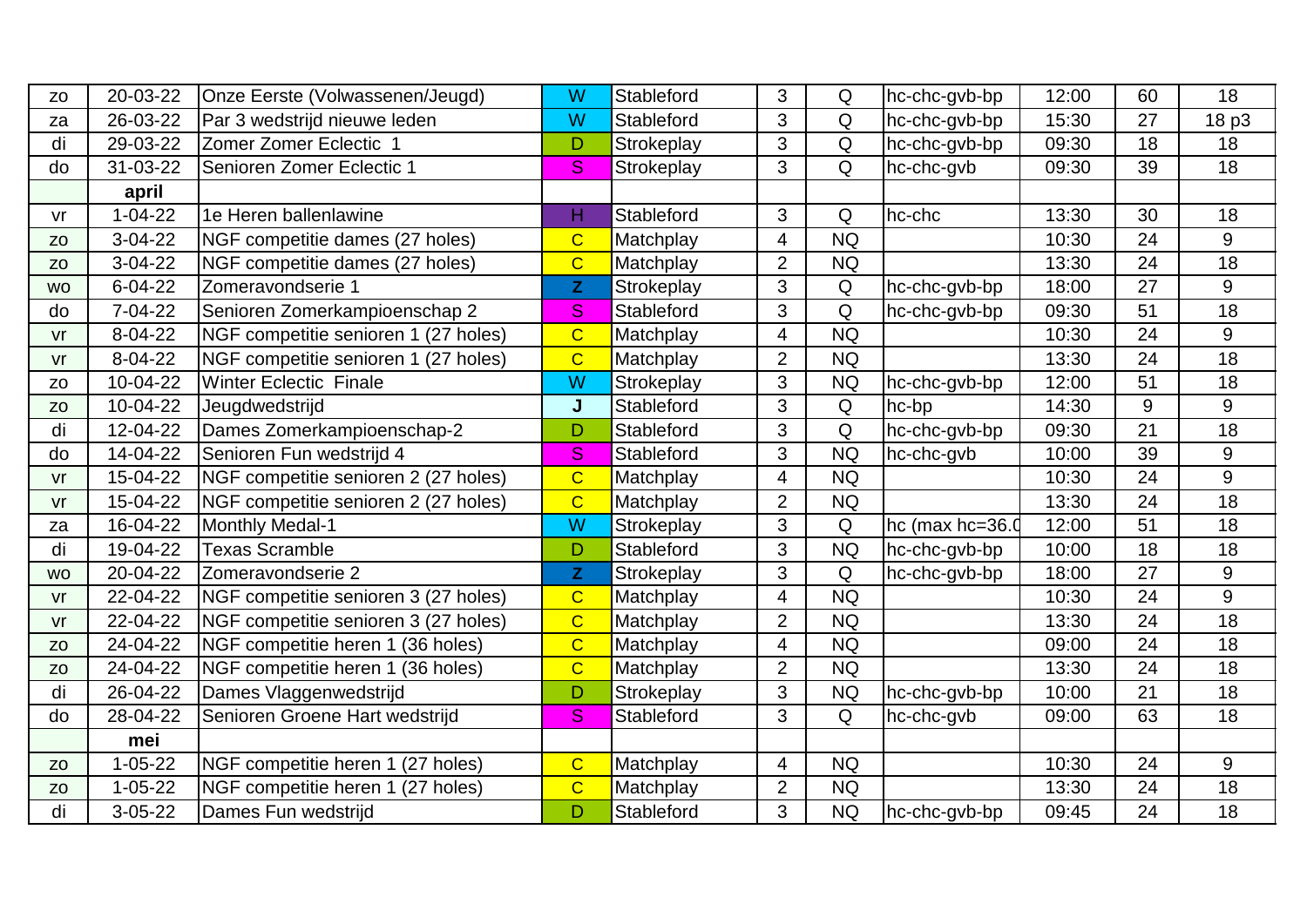| do             | $5 - 05 - 22$ | Senioren Zomer Eclectic 2         | <sub>S</sub>   | Strokeplay        | 3              | Q         | hc-chc-gvb        | 09:30 | 54 | 18              |
|----------------|---------------|-----------------------------------|----------------|-------------------|----------------|-----------|-------------------|-------|----|-----------------|
| za             | $7 - 05 - 22$ | Monthly Medal-2                   | W              | Strokeplay        | 3              | Q         | hc (max $hc=36.0$ | 11:15 | 51 | 18              |
| za             | $7 - 05 - 22$ | Jeugdwedstrijd                    | J              | Stableford        | 3              | Q         | hc-bp             | 13:46 | 9  | 9               |
| di             | 10-05-22      | Dames Zomer Eclectic 2            | D              | Strokeplay        | 3              | <b>NQ</b> | hc-chc-gvb-bp     | 09:30 | 21 | 18              |
| <b>WO</b>      | 11-05-22      | Zomeravondserie 3                 | $\mathbf{Z}$   | Strokeplay        | 3              | Q         | hc-chc-gvb-bp     | 18:00 | 27 | 9               |
| do             | 12-05-22      | Senioren Zomerkampioenschap 3     | S              | Stableford        | 3              | Q         | hc-chc-gvb        | 09:30 | 54 | 18              |
| vr             | 13-05-22      | NGF competitie vrijdag reservedag | $\overline{C}$ | Matchplay         | $\overline{4}$ | <b>NQ</b> |                   | 10:30 | 24 | 9               |
| $V\Gamma$      | 13-05-22      | NGF competitie vrijdag reservedag | $\overline{C}$ | Matchplay         | $\overline{2}$ | <b>NQ</b> |                   | 13:30 | 24 | $\overline{18}$ |
| ZO             | 15-05-22      | Fun wedstrijd by Chapman          | W              | Strokeplay        | $\overline{4}$ | <b>NQ</b> | hc-chc-gvb-bp     | 13:00 | 44 | 18              |
| <b>ZO</b>      | 15-05-22      | NGF competitie zondag reservedag  | $\overline{C}$ | Matchplay         | 4              | <b>NQ</b> |                   | 09:00 | 24 | 18              |
| <b>ZO</b>      | 15-05-22      | NGF competitie zondag reservedag  | $\overline{C}$ | Matchplay         | $\overline{2}$ | <b>NQ</b> |                   | 13:30 | 24 | 18              |
| di             | 17-05-22      | Dames Zomerkampioenschap-3        | D              | Stableford        | 3              | Q         | hc-chc-gvb-bp     | 09:30 | 24 | 18              |
| vr             | 20-05-22      | 2e Herenballenlawine              | H              | <b>Stableford</b> | 3              | Q         | hc-chc            | 13:30 | 36 | 18              |
| za             | 21-05-22      | <b>Funwedstrijd Matchplay</b>     | W              | Matchplay         | $\overline{2}$ | Q         | hc (max $hc=36.0$ | 13:00 | 40 | 18              |
| di             | 24-05-22      | Dames 9 holes funwedstrijd        | D              | Stableford        | 3              | Q         | hc-chc-gvb-bp     | 10:00 | 21 | 9               |
| WO             | 25-05-22      | Senioren Fun wedstrijd 5          | S              | Stableford        | 3              | <b>NQ</b> | hc-chc-gvb        | 09:45 | 54 | 9               |
| vr             | 27-05-22      | 3e Herenballenlawine              | H              | Stableford        | 3              | Q         | hc-chc            | 13:30 | 36 | $\overline{18}$ |
| Z <sub>O</sub> | 29-05-22      | Fourball clubkampioenschap        | W              | Stableford        | 4              | Q         | hc (max $hc=36.0$ | 09:00 | 56 | 18              |
|                | juni          |                                   |                |                   |                |           |                   |       |    |                 |
| do             | $2 - 06 - 22$ | Senioren Zomer Eclectic 3         | S              | Strokeplay        | 3              | Q         | hc-chc-gvb        | 09:30 | 51 | 18              |
| Z <sub>O</sub> | 5-06-22       | Funwedstrijd WECO-Jeugd           | W              | Greensome         | 4              | <b>NQ</b> | hc-chc-gvb-bp     | 13:00 | 32 | 18              |
| di             | 7-06-22       | Dames Zomer Eclectic 3            | D              | Strokeplay        | 3              | Q         | hc-chc-gvb-bp     | 09:30 | 24 | 18              |
| vr             | 10-06-22      | 4e Herenballenlawine              | H              | Stableford        | 3              | Q         | hc-chc            | 13:30 | 33 | 18              |
| Z <sub>O</sub> | 12-06-22      | Kamp. Strokeplay netto 18 holes   | W              | Strokeplay        | $\overline{3}$ | Q         | hc (max hc=36.0   | 07:45 | 36 | 18              |
| Z <sub>O</sub> | 12-06-22      | Kamp. Strokeplay bruto 9 holes    | W              | Strokeplay        | 3              | Q         | hc (max $hc=36.0$ | 09:30 | 21 | 9               |
| ZO             | 12-06-22      | Kamp. Strokeplay bruto 18 holes   | W              | Strokeplay        | 3              | Q         | hc (max hc=36.0   | 12:30 | 21 | 18              |
| <b>WO</b>      | 15-06-22      | Zomeravondserie 4                 | $\mathbf{Z}$   | Strokeplay        | $\overline{3}$ | Q         | hc-chc-gvb-bp     | 18:00 | 27 | 9               |
| do             | 16-06-22      | Senioren Zomer Electic 4          | S              | Strokeplay        | 3              | Q         | hc-chc-gvb        | 09:30 | 54 | 18              |
| Z <sub>O</sub> | 19-06-22      | Finale Strokeplay bruto 9 holes   | W              | Strokeplay        | 3              | Q         | hc (max $hc=36.0$ | 09:00 | 21 | 9               |
| Z <sub>O</sub> | 19-06-22      | Finale Strokeplay netto 18 holes  | W              | Strokeplay        | 3              | Q         | hc (max $hc=36.0$ | 10:15 | 36 | 18              |
| ZO             | 19-06-22      | Finale Strokeplay bruto 18 holes  | W              | Strokeplay        | 3              | Q         | hc (max hc=36.0   | 12:00 | 21 | 18              |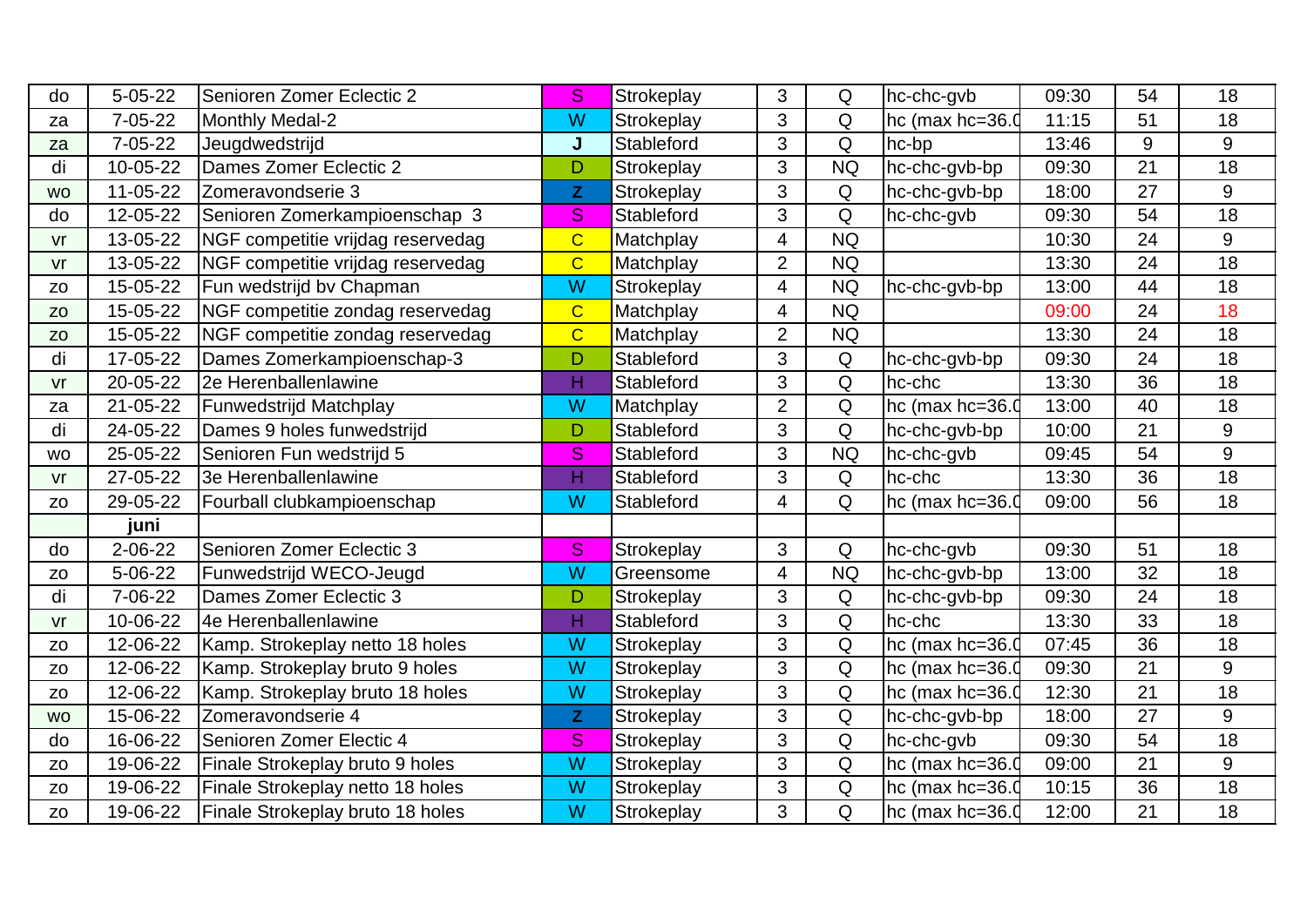| di             | 21-06-22      | Dames funwedstrijd                | D            | Stableford            | 3              | <b>NQ</b> | hc-chc-gvb-bp     | 09:30 | 24 | 18              |
|----------------|---------------|-----------------------------------|--------------|-----------------------|----------------|-----------|-------------------|-------|----|-----------------|
| vr             | 24-06-22      | 5e Herenballenlawine              | H            | Stableford            | 3              | Q         | hc-chc            | 13:00 | 33 | 18              |
| za             | 25-06-22      | Haringwedstrijd                   | W            | Stableford            | 3              | <b>NQ</b> | hc-chc-gvb-bp     | 12:00 | 54 | 18              |
| za             | 25-06-22      | Jeugdwedstrijd                    | J            | Stableford            | 3              | Q         | hc-bp             | 14:39 | 9  | 9               |
| di             | 28-06-22      | Dames Zomerkampioenschap-4        | D            | Stableford            | 3              | Q         | hc-chc-gvb-bp     | 09:30 | 24 | 18              |
| do             | 30-06-22      | Senioren Fun wedstrijd 5          | S            | Stableford            | 3              | Q         | hc-chc-gvb        | 09:30 | 54 | 18              |
|                | juli          |                                   |              |                       |                |           |                   |       |    |                 |
| Z <sub>O</sub> | $3-07-22$     | Monthly Medal-3                   | W            | Strokeplay            | 3              | Q         | hc (max $hc=36.0$ | 13:00 | 51 | 18              |
| <b>WO</b>      | $6 - 07 - 22$ | Zomeravondserie 5                 | $\mathbf{Z}$ | Strokeplay            | 3              | Q         | hc-chc-gvb-bp     | 18:00 | 27 | 9               |
| do             | 7-07-22       | <b>Handicart Wedstrijd</b>        | <sub>S</sub> | Stableford            | 3              | Q         | hc-chc-gvb        | 09:30 | 57 | 18              |
| vr             | 8-07-22       | 6e Herenballenlawine              | H            | Stableford            | 3              | Q         | hc-chc            | 13:30 | 33 | 18              |
| za             | $9 - 07 - 22$ | Family&Friends toernooi (open)    | W            | <b>Texas Scramble</b> | $\overline{4}$ | Q         | hc-chc-gvb-bp     | 09:00 | 52 | 18              |
| di             | 12-07-22      | Dames Zomer Eclectic 4            | D            | Strokeplay            | 3              | Q         | hc-chc-gvb-bp     | 09:30 | 24 | 18              |
| do             | 14-07-22      | Senioren Zomer Electic 5 Finale   | S            | Strokeplay            | 3              | Q         | hc-chc-gvb        | 09:30 | 54 | 18              |
| V <sub>r</sub> | 15-07-22      | 7e Herenballenlawine              | H            | Stableford            | 3              | Q         | hc-chc            | 13:30 | 36 | 18              |
| Z <sub>O</sub> | 17-07-22      | Monthly Medal-4                   | W            | Strokeplay            | 3              | Q         | hc (max hc=36.0   | 09:30 | 51 | 18              |
| di             | 19-07-22      | Dames funwedstrijd                | D            | Stableford            | 3              | <b>NQ</b> | hc-chc-gvb-bp     | 09:30 | 21 | 18              |
| V <sub>r</sub> | 22-07-22      | 8e Herenballenlawine              | H            | Stableford            | 3              | Q         | hc-chc            | 13:30 | 33 | 18              |
| di             | 26-07-22      | Dames Zomer Eclectic 5            | D            | Strokeplay            | $\overline{3}$ | Q         | hc-chc-gvb-bp     | 09:30 | 24 | $\overline{18}$ |
| do             | 28-07-22      | Senioren Zomerkampioenschap 4     | S            | Stableford            | 3              | Q         | hc-chc-gvb        | 09:30 | 54 | 18              |
| za             | 30-07-22      | Hoge handicappers buddy wedstrijd | W            | Stableford            | 3              | Q         | hc-chc-gvb-bp     | 14:00 | 18 | 18              |
|                | augustus      |                                   |              |                       |                |           |                   |       |    |                 |
| di             | $2 - 08 - 22$ | Dames funwedstrijd                | D            | Stableford            | 3              | <b>NQ</b> | hc-chc-gvb-bp     | 09:30 | 21 | 18              |
| <b>WO</b>      | $3 - 08 - 22$ | Zomeravondserie 6                 | $\mathbf{Z}$ | Strokeplay            | 3              | Q         | hc-chc-gvb-bp     | 18:00 | 24 | 9               |
| do             | 4-08-22       | Senioren Fun wedstrijd 6          | S            | Stableford            | 3              | Q         | hc-chc-gvb        | 09:30 | 54 | 18              |
| Z <sub>O</sub> | 7-08-22       | Monthly Medal-5                   | W            | Strokeplay            | 3              | Q         | hc (max hc=36.0   | 09:00 | 51 | 18              |
| do             | 11-08-22      | Senioren Zomerkampioenschap 5     | S            | Stableford            | 3              | Q         | hc-chc-gvb        | 09:30 | 54 | 18              |
| vr             | 12-08-22      | 9e Herenballenlawine              | н            | Stableford            | 3              | Q         | hc-chc            | 13:30 | 33 | 18              |
| di             | 16-08-22      | Dames Zomerkampioenschap-5        | D            | Stableford            | 3              | Q         | hc-chc-gvb-bp     | 09:30 | 24 | 18              |
| do             | 18-08-22      | Senioren Zomerkampioenschap 6     | S            | Stableford            | 3              | Q         | hc-chc-gvb        | 09:30 | 54 | 18              |
| za             | 20-08-22      | Foursome clubkampioenschap        | W            | Strokeplay            | 4              | <b>NQ</b> | hc (max $hc=36.0$ | 10:00 | 52 | 18              |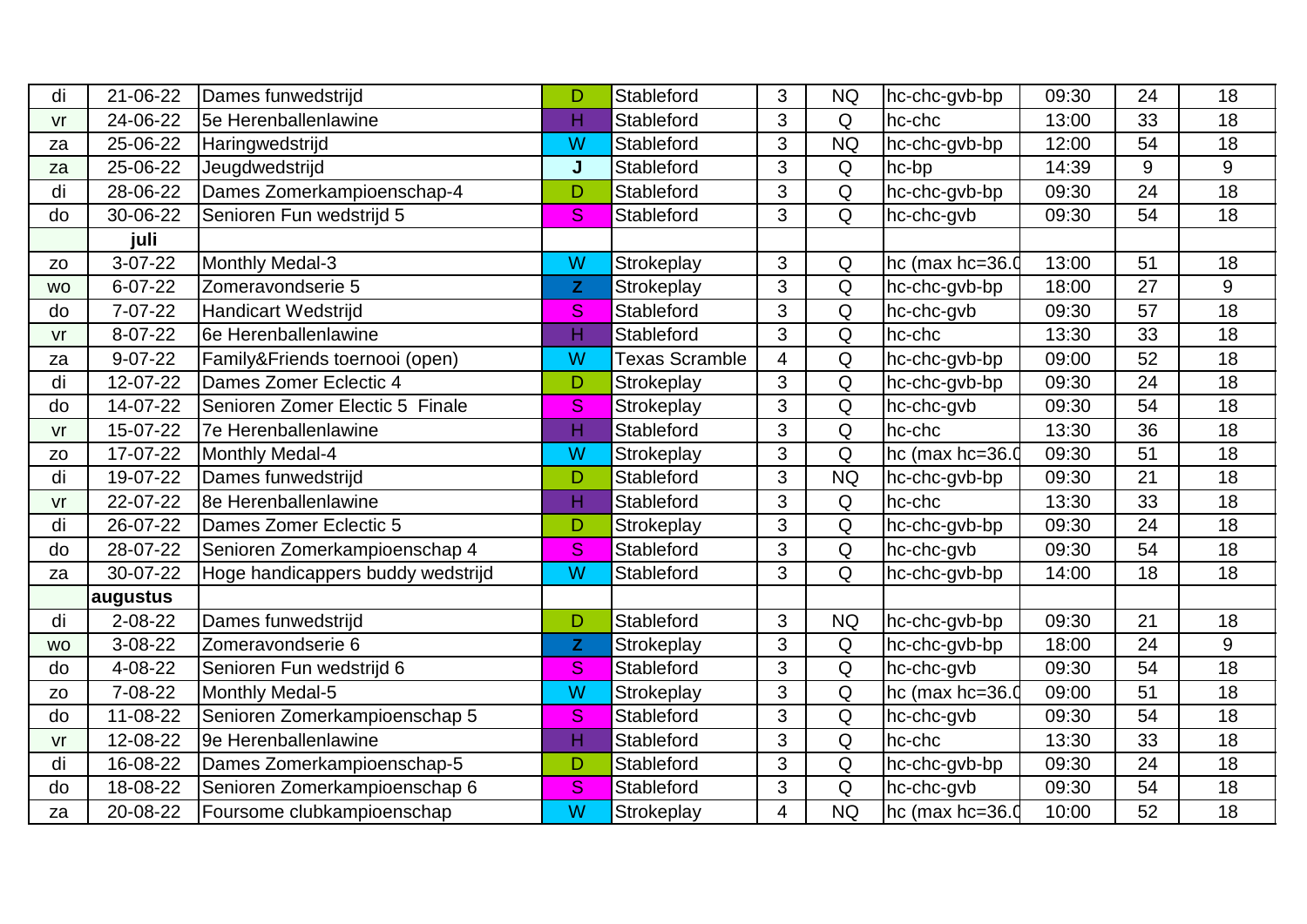| di             | 23-08-22       | Dames Zomer Eclectic 6               | D            | Strokeplay        | 3              | Q           | hc-chc-gvb-bp   | 09:30 | 24 | 18              |
|----------------|----------------|--------------------------------------|--------------|-------------------|----------------|-------------|-----------------|-------|----|-----------------|
| <b>WO</b>      | 24-08-22       | Zomeravondserie 7                    | $\mathsf{Z}$ | Strokeplay        | 3              | Q           | hc-chc-gvb-bp   | 18:00 | 27 | 9               |
| Z <sub>O</sub> | 28-08-22       | Every hole a Neary met Jeugd         | W            | Stableford        | 3              | Q           | hc-chc-gvb-bp   | 15:00 | 33 | $9\,$           |
| di             | 30-08-22       | Dames Fun wedstrijd 9 holes          | D            | Stableford        | 3              | <b>NQ</b>   | hc-chc-gvb-bp   | 10:00 | 24 | 9               |
|                | september      |                                      |              |                   |                |             |                 |       |    |                 |
| do             | $1 - 09 - 22$  | Senioren funwedstrijd 7              | S            | Stableford        | 3              | Q           | hc-chc-gvb      | 09:15 | 39 | 18              |
| vr             | $2 - 09 - 22$  | 10e Herenballenlawine                | Н            | Stableford        | 3              | Q           | hc-chc          | 13:30 | 33 | 18              |
| za             | 3-09-22        | Jaartrofee STB/maatsch.doel          | W            | Stableford        | 3              | Q           | hc-chc-gvb-bp   | 14:00 | 30 | 18              |
| di             | 6-09-22        | Dames Zomerkampioen finale           | D            | Stableford        | 3              | Q           | hc-chc-gvb-bp   | 09:30 | 24 | 18              |
| <b>ZO</b>      | 11-09-22       | Jeugdkampioenschap 9                 | J            | Stableford        | 3              | Q           | hc-bp           | 15:00 | 6  | 9               |
| Z <sub>O</sub> | 11-09-22       | Jeugdkampioenschap 18                |              | Stableford        | 3              | Q           | hc              | 13:00 | 6  | 18              |
| Z <sub>O</sub> | 18-09-22       | 1/2 finale Matchplay kamp.           | W            | Matchplay         | $\overline{2}$ | <b>NQ</b>   | hc (max hc=36.  | 08:00 | 12 | 18              |
| Z <sub>O</sub> | 18-09-22       | Matchplay Supporters wedstrijd       | W            | Stableford        | 3              | Q           | hc-chc-gvb-bp   | 11:30 | 27 | 18              |
| Z <sub>O</sub> | 18-09-22       | Finale Matchplay kamp.               | W            | Matchplay         | $\overline{2}$ | <b>NQ</b>   | hc (max hc=36.0 | 13:15 | 12 | 18              |
| di             | 20-09-22       | Dames Prinsendag wedstrijd           | D            | Stableford        | 4              | <b>NQ</b>   | hc-chc-gvb-bp   | 09:30 | 36 | 18              |
| do             | 22-09-22       | Senioren Zomerkampioenschap 7 finale | S            | <b>Stableford</b> | 3              | Q           | hc-chc-gvb      | 09:30 | 54 | 18              |
| V <sub>r</sub> | 23-09-22       | 11e Herenballenlawine                | H            | Stableford        | 3              | Q           | hc-chc          | 13:30 | 33 | 18              |
| Z <sub>O</sub> | 25-09-22       | <b>Finale Monthly Medal</b>          | W            | Stableford        | 3              | Q           | hc (max hc=36.0 | 09:15 | 45 | 18              |
| di             | 27-09-22       | Dames Sluiting Zomerseizoen          | D            | Stableford        | 3              | Q           | hc-chc-gvb-bp   | 09:30 | 24 | 18              |
|                | oktober        |                                      |              |                   |                |             |                 |       |    |                 |
| Z <sub>O</sub> | $2 - 10 - 22$  | 1e Eclectic Competitie               | W            | Strokeplay        | 3              | <b>NQ</b>   | hc-chc-gvb-bp   | 09:20 | 45 | 18              |
| do             | $6 - 10 - 22$  | Senioren Winterkampioenschap 1       | <sub>S</sub> | Stableford        | 3              | $\mathsf Q$ | hc-chc-gvb      | 09:30 | 45 | 18              |
| za             | $8 - 10 - 22$  | Pro challenge                        | W            | Strokeplay        | 4              | <b>NQ</b>   | hc-chc-gvb-bp   | 09:00 | 56 | 18              |
| di             | $11 - 10 - 22$ | Dames Winterkampioenschap-1          | D            | Stableford        | 3              | <b>NQ</b>   | hc-chc-gvb-bp   | 09:30 | 18 | 18              |
| do             | 13-10-22       | Senioren Winterkampioenschap 2       | S            | Stableford        | 3              | Q           | hc-chc-gvb      | 09:30 | 45 | $\overline{18}$ |
| vr             | 14-10-22       | Herenballenlawine Finale             | H            | Stableford        | 3              | Q           | hc-chc          | 13:30 | 33 | 18              |
| di             | 18-10-22       | Dames Winterkampioenschap-2          | D            | Stableford        | 3              | <b>NQ</b>   | hc-chc-gvb-bp   | 09:30 | 18 | 18              |
| do             | 20-10-22       | Senioren wedstrijd ntebep            | S            | Stableford        | 3              | $\mathsf Q$ | hc-chc-gvb      | 09:30 | 39 | 18              |
| za             | 22-10-22       | 2e Eclectic Competitie               | W            | Strokeplay        | 3              | <b>NQ</b>   | hc-chc-gvb-bp   | 09:20 | 42 | 18              |
| di             | 25-10-22       | Dames Winterkampioenschap-3          | D            | Stableford        | 3              | <b>NQ</b>   | hc-chc-gvb-bp   | 09:30 | 18 | 18              |
| za             | 29-10-22       | Fun wedstrijd Touwtjeswedstrijd      | W            | Stableford        | $\overline{3}$ | <b>NQ</b>   | hc-chc-gvb-bp   | 09:30 | 30 | $\overline{18}$ |